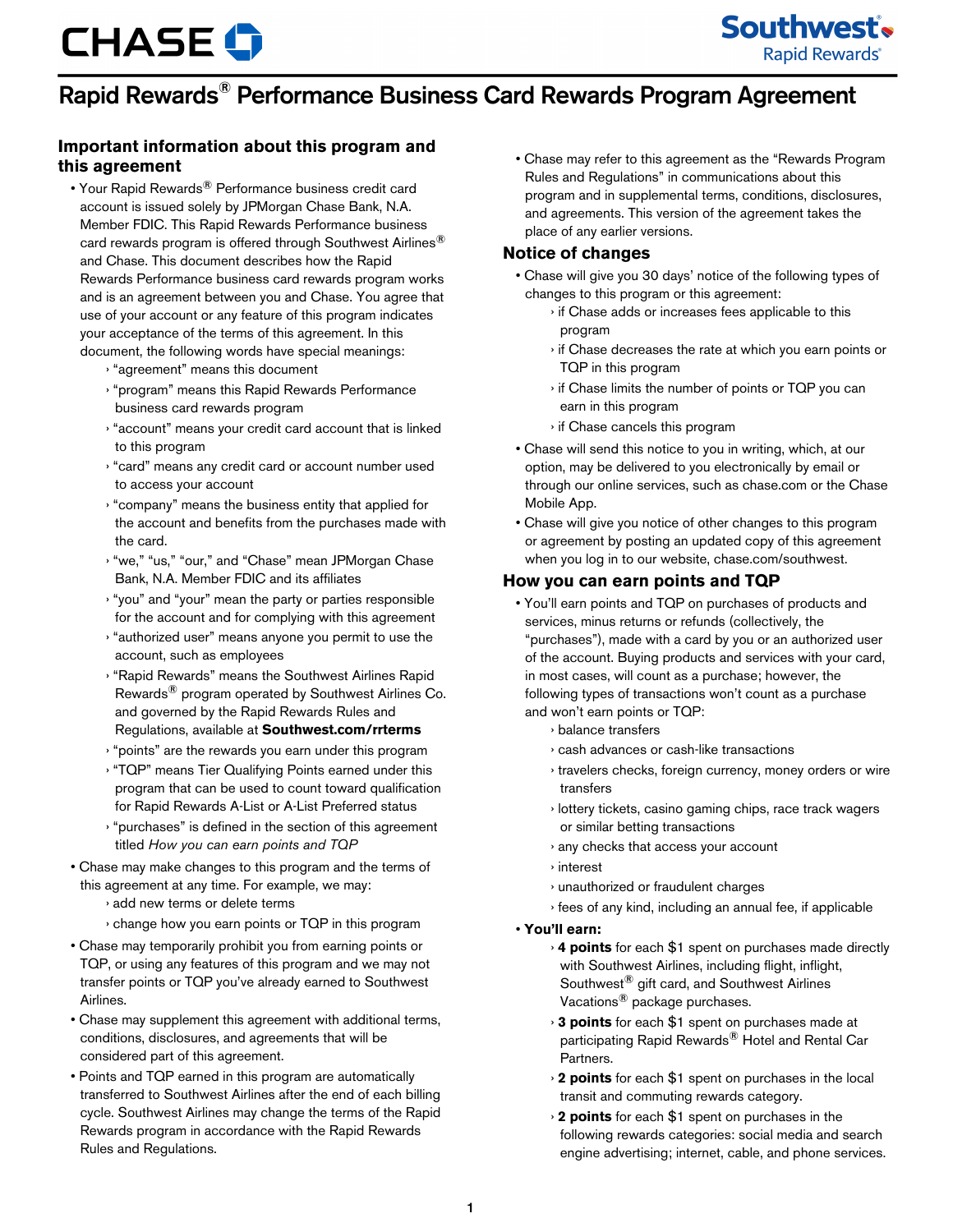

## Rapid Rewards® Performance Business Card Rewards Program Agreement

- › **1 point** for each \$1 spent on all other purchases.
- › **9,000 bonus points each account anniversary year:** You'll receive 9,000 bonus points each account anniversary year. Please allow up to 8 weeks after the account anniversary year in which you qualify for the bonus points to become available in your Rapid Rewards account.
	- · "account anniversary year" means the year beginning with your account open date through the anniversary of your account open date, and each 12 months after that.
- › **1,500 TQP** for each \$10,000 spent in purchases annually.
	- · "annually" means the year beginning with your account open date through the first December statement date of that same year, and each 12 billing cycles starting after your December statement date through the following December statement date. Please note this time period is different than your account anniversary year.

#### • **Rewards Categories:** Merchants who accept

Visa/Mastercard credit cards are assigned a merchant code, which is determined by the merchant or its processor in accordance with Visa/Mastercard procedures based on the kinds of products and services they primarily sell. We group similar merchant codes into categories for purposes of making rewards offers to you. Please note:

- › We make every effort to include all relevant merchant codes in our rewards categories. However, even though a merchant or some of the items that it sells may appear to fit within a rewards category, the merchant may not have a merchant code in that category. When this occurs, purchases with that merchant won't qualify for rewards offers on purchases in that category.
- Purchases submitted by you, an authorized user, or the merchant through third-party payment accounts, mobile or wireless card readers, online or mobile digital wallets, or similar technology will not qualify in a rewards category if the technology is not set up to process the purchase in that rewards category. For more information about Chase rewards categories, see chase.com/RewardsCategoryFAQs.

#### **Ways to earn bonus points**

• We may offer you ways to earn bonus points through this program or special promotions. You'll find out more about the number of bonus points you can earn and any other terms at the time of the offer. The additional terms will be part of this agreement.

### **Information about earning and transferring points and TQP to Southwest Airlines**

• Points are earned at the close of each monthly billing cycle, based on the purchases made during that billing cycle, plus any bonus points posted during that billing cycle, but minus any returns or refunds. If you have more returns or refunds than points earned from purchases or bonuses, then points will be deducted from your total point balance and may result in a negative point balance.

- TQP are earned at the close of each monthly billing cycle in which you've qualified to receive them.
- You'll see points you've earned from card purchases on chase.com and on your monthly card billing statement.
- We may, from time to time, provide additional ways for you to see points you've earned, such as through Chase or thirdparty mobile application(s).
- You'll see TQP you've earned in your Rapid Rewards account; however, they won't appear on your monthly card billing statement.
- Points and TQP earned during a billing cycle will be automatically transferred to Southwest Airlines after the end of each billing cycle.
- This agreement governs the receipt of points and TQP in connection with the use of your account and is separate and in addition to the Rapid Rewards Rules and Regulations that govern your participation in the Rapid Rewards program. The Rapid Rewards Rules and Regulations are available online at **Southwest.com/rrterms** or call the Rapid Rewards Service Center at 1 800 I FLY SWA. Information in this agreement that relates to the Rapid Rewards program isn't complete or comprehensive and doesn't include all of the information that you should know about the Rapid Rewards program.
- Southwest Airlines reserves the right to amend, suspend, or change the Rapid Rewards program and/or program rules at any time without notice.
- If your membership in the Rapid Rewards program is terminated for any reason by you or Southwest Airlines, you'll no longer be eligible to use the points or TQP you've earned in this program.
- Chase will make a request to Southwest Airlines to award points or TQP to your associated Rapid Rewards account. Chase disclaims liability or responsibility for Southwest Airlines' failure to award or redeem points or TQP to or from your associated Rapid Rewards account after Chase has met its obligations to Southwest Airlines in connection with such a request.
- Reward travel is subject to taxes, fees, and other government or airport-imposed charges from \$5.60 per one-way trip. **Applicable taxes, fees, and other government or airport-imposed charges can vary significantly based on your arrival and departure destination.** The payment of any taxes, fees, and other government or airport-imposed charges is the responsibility of the passenger and must be paid at the time reward travel is booked. In some instances, the government may elect to collect the fees directly from the passenger.
- **Points expiration:** The expiration of points earned in this program that are transferred to your Rapid Rewards account will be governed by the Rapid Rewards Rules and Regulations, available at **Southwest.com/rrterms**.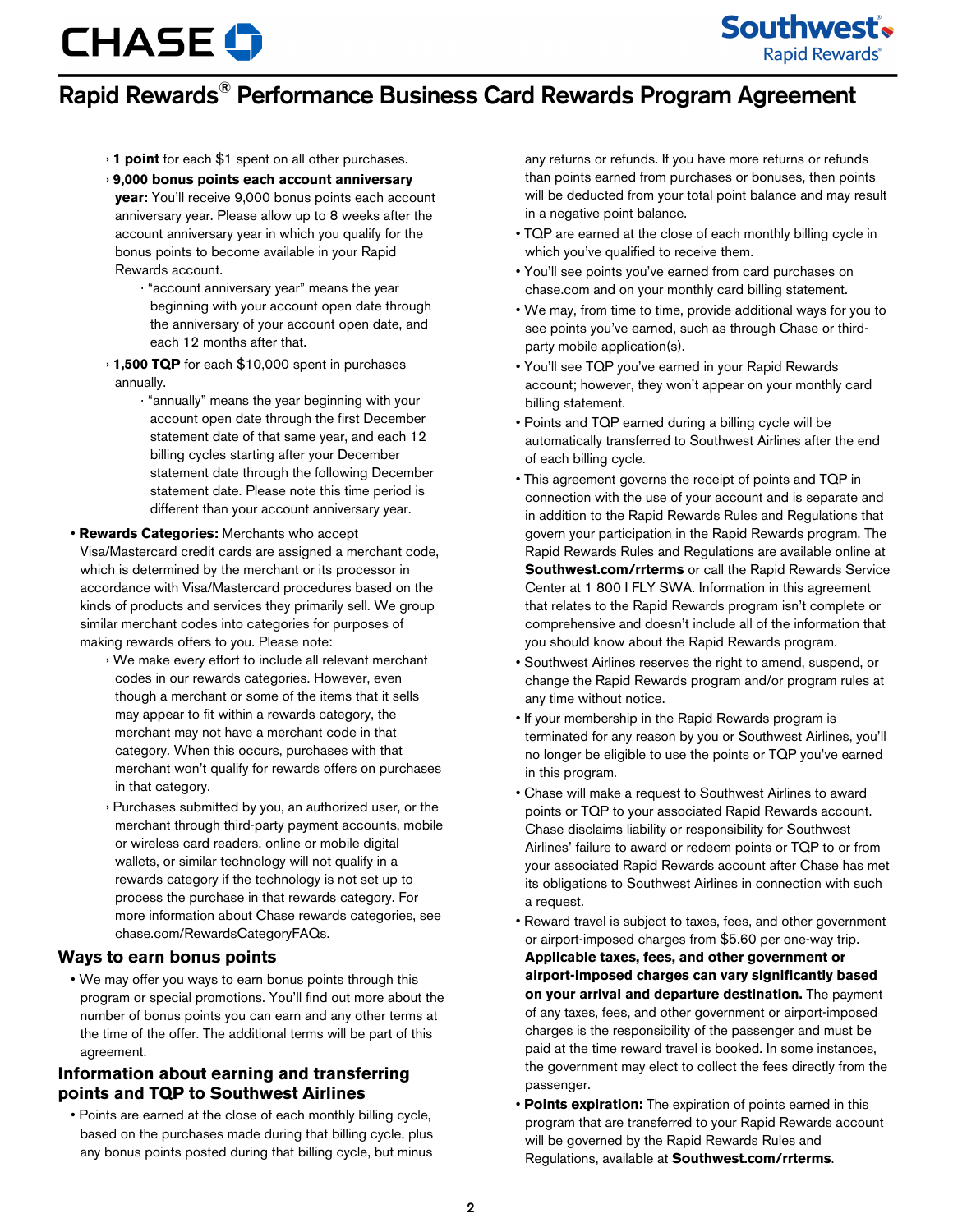

## Rapid Rewards® Performance Business Card Rewards Program Agreement

• You understand that Chase and Southwest Airlines Co. exchange information about you and your accounts and that Southwest Airlines Co. may contact you regarding offers that may be of interest to you.

### **How you can use your points**

- To use your points, go to southwest.com or call Southwest Airlines directly at 1 800 I FLY SWA.
- We may, from time to time, provide additional ways for you to use your points in addition to those described in this agreement, such as through Chase or third parties. To use your points, minimum and maximum amounts may apply, and the redemption value of points may be worth less than other reward options offered directly through this program or the Rapid Rewards program. You'll find out about any additional terms and conditions before you use your points. Any additional terms, conditions, disclosures or agreements provided by us or the third party related to the use of points will be part of this agreement.
- You are responsible for how points are used, including if you allow authorized users to access or use your points. You will ensure that all points are used:
	- › for the company's business purposes only,
	- › to benefit only the company and not for the personal benefit of any individual
	- › in compliance with applicable laws, rules, regulations, ethics standards and company policies.

## **How you could be prohibited from earning or having points transferred**

- We may temporarily prohibit you from earning points or TQP and we may not transfer points or TQP you've already earned to Southwest Airlines:
	- › if you don't make at least the minimum payment on your account within 30 days of the due date.
	- › if we suspect that you've engaged in fraudulent activity related to your account or this program.
	- › if we suspect you've misused, in any way, the Rapid Rewards program to which points are transferred under this program.
	- › if we suspect that you've misused this program in any way, for example:
		- · by repeatedly opening or otherwise maintaining credit card accounts for the purpose of generating rewards
		- · by manufacturing spend for the purpose of generating rewards
- You can begin earning points or TQP again and any points or TQP that we've held will be transferred to Southwest Airlines in the next billing cycle after your account becomes current or when we no longer suspect fraud or misuse of the account or this program.

## **How you could lose your points**

• **You'll immediately lose all points or TQP that haven't been transferred to Southwest Airlines if your account**

#### **status changes, or your account is closed, for any of the following reasons:**

- › you don't make at least the minimum payment on your account within 60 days of the due date
- › you fail to comply with this or other agreements you have with Chase
- › we believe you may be unwilling or unable to pay your debts on time
- › you file a petition as debtor in any bankruptcy, receivership, reorganization, liquidation, dissolution, or insolvency proceeding, or are the subject of an involuntary petition in any such proceeding
- › we believe that you've engaged in fraudulent activity related to your account or this program
- › we believe you've misused, in any way, the Rapid Rewards program to which points are transferred under this program.
- › we believe that you've misused this program in any way, for example:
	- · by repeatedly opening or otherwise maintaining credit card accounts for the purpose of generating rewards
	- · by manufacturing spend for the purpose of generating rewards
- We won't reinstate points or TQP you lose, unless we've made an error.
- If your account is closed for any other reason, we'll automatically transfer any points or TQP earned to Southwest Airlines, as long as you don't lose them for any of the reasons described in this agreement.

## **Other important information you should know**

- Points and TQP aren't your property and have no cash value. Additionally, points and TQP can't be transferred by operation of law, such as by inheritance, in bankruptcy or in connection with a divorce.
- Your participation in this program may result in miscellaneous income received from Chase and we may be required to send you, and file with the IRS, a Form 1099-MISC (Miscellaneous Income) or Form 1042-S (Foreign Person's U.S. Source Income Subject to Withholding) for the year in which you participate and are awarded the benefits of this program. You are responsible for any tax liability related to participating in this program. Please consult your tax advisor if you have any questions about your personal tax situation.
- We may assign our rights and obligations under this agreement to a third party, who will then be entitled to any of our rights that we assign to them.
- We're not responsible for any disputes you may have with any authorized users on your account about this program.
- Chase, Southwest Airlines and their respective third-party service providers, affiliates, directors, officers, employees, agents or contractors make no representations or warranties, either express or implied, including, those of merchantability, fitness for intended use or a particular purpose and otherwise